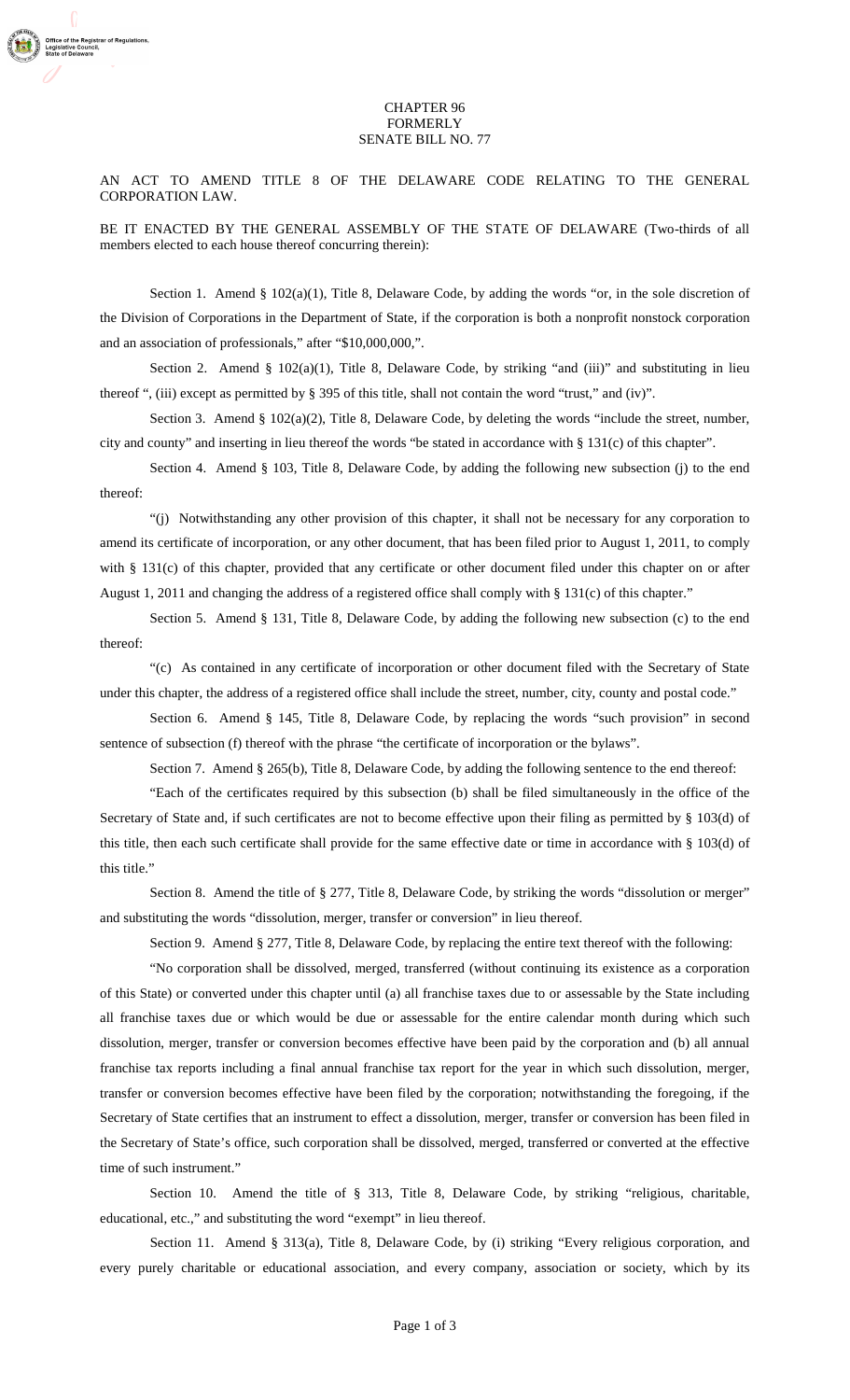certificate of incorporation, had, at the time its certificate of incorporation or charter became void by operation of law, for its object the assistance of sick, needy or disabled members, or the defraying of funeral expenses of deceased members, or to provide for the wants of the widows and families after death of its members, and any other exempt corporation as defined in § 501(b) of this title," and substituting the words "Every exempt corporation" in lieu thereof and (ii) striking the phrase "under any of the classifications set out in this subsection" and substituting the phrase "as an exempt corporation pursuant to  $\S$  501(b) of this title" in lieu thereof.

Section 12. Amend § 313(c), Title 8, Delaware Code, by (i) inserting the sentence "As used in this section, the term "exempt corporation" shall have the meaning given to it in § 501(b) of this title." at the beginning thereof, (ii) inserting the word "exempt" between the word "any" and the word "corporation" and (iii) striking the phrase "of any of the classifications set out in subsection (a) of this section".

Section 13. Amend § 374, Title 8, Delaware Code, by deleting the words "which shall include the street, number, city and county" and inserting in lieu thereof the words "in accordance with § 131(c) of this chapter".

Section 14. Amend § 388(b), Title 8, Delaware Code, by adding the following sentence to the end thereof:

"Each of the certificates required by this subsection (b) shall be filed simultaneously with the Secretary of State and, if such certificates are not to become effective upon their filing as permitted by  $\S 103(d)$  of this title, then each such certificate shall provide for the same effective date or time in accordance with § 103(d) of this title."

Section 15. Amend § 391(a)(3), Title 8, Delaware Code, by (i) inserting the word "the" after the word "In" in the last sentence thereof, (ii) inserting the word "exempt" between the word "of" and the word "corporations" in the last sentence thereof and (iii) striking the words "created solely for religious or charitable purposes" from the last sentence thereof.

Section 16. Amend § 395(a), Title 8, Delaware Code, by (i) striking the word "Every" at the beginning of the first sentence and substituting in lieu thereof "Except as provided below in subsection (d), every", and (ii) striking "the Savings and Loan Holding Company Act, 12 U.S.C. § 1730a et seq." and substituting in lieu thereof "section 10 of the Home Owners' Loan Act, 12 U.S.C. § 1467a et seq.".

Section 17. Amend § 395(b), Title 8, Delaware Code, by (i) striking the word "No" at the beginning of the first sentence and substituting in lieu thereof "Except as provided below in subsection (d), no", (ii) striking "the Savings and Loan Holding Company Act, 12 U.S.C. § 1730a et seq." and substituting in lieu thereof "section 10 of the Home Owners' Loan Act, 12 U.S.C. § 1467a et seq.", and (iii) striking the word "The" at the beginning of the second sentence and substituting in lieu thereof "Except as provided below in subsection (d), the".

Section 18. Amend § 395(c), Title 8, Delaware Code, by (i) striking "the Savings and Loan Holding Company Act, 12 U.S.C. § 1730a et seq." and substituting in lieu thereof "section 10 of the Home Owners' Loan Act, 12 U.S.C. § 1467a et seq.", and (ii) striking ", or use the word "trust" as a part of such corporation's name".

Section 19. Amend § 395, Title 8, Delaware Code, by adding a new subsection (d) to read as follows:

"(d) The requirements and restrictions set forth above in subsections (a) and (b) shall not apply to, and shall not be construed to prevent the use of the word "trust" as part of the name of, a corporation that is not subject to the supervision of the State Bank Commissioner of this State and that is not regulated under the Bank Holding Company Act of 1956, 12 U.S.C. § 1841 et seq., or section 10 of the Home Owners' Loan Act, 12 U.S.C. § 1467a et seq., where use of the word "trust" as part of such corporation's name clearly (i) does not refer to a trust business, (ii) is not likely to mislead the public into believing that the nature of the business of the corporation includes activities that fall under the supervision of the State Bank Commissioner of this State or that are regulated under the Bank Holding Company Act of 1956, 12 U.S.C. § 1841 et seq., or section 10 of the Home Owners' Loan Act, 12 U.S.C. § 1467a et seq., and (iii) will not otherwise lead to a pattern and practice of abuse that might cause harm to the interests of the public or the State, as determined by the Director of the Division of Corporations and the State Bank Commissioner."

Section 20. Amend § 501(a), Title 8, Delaware Code, by (i) inserting the words "(other than a captive insurance company licensed under chapter 69 of Title 18)" after the word "kind" in the first sentence thereof, (ii) striking the words "or building and loan association," in the second sentence thereof and substituting in lieu thereof the words ", building and loan association or any captive insurance company licensed under chapter 69 of Title 18,",